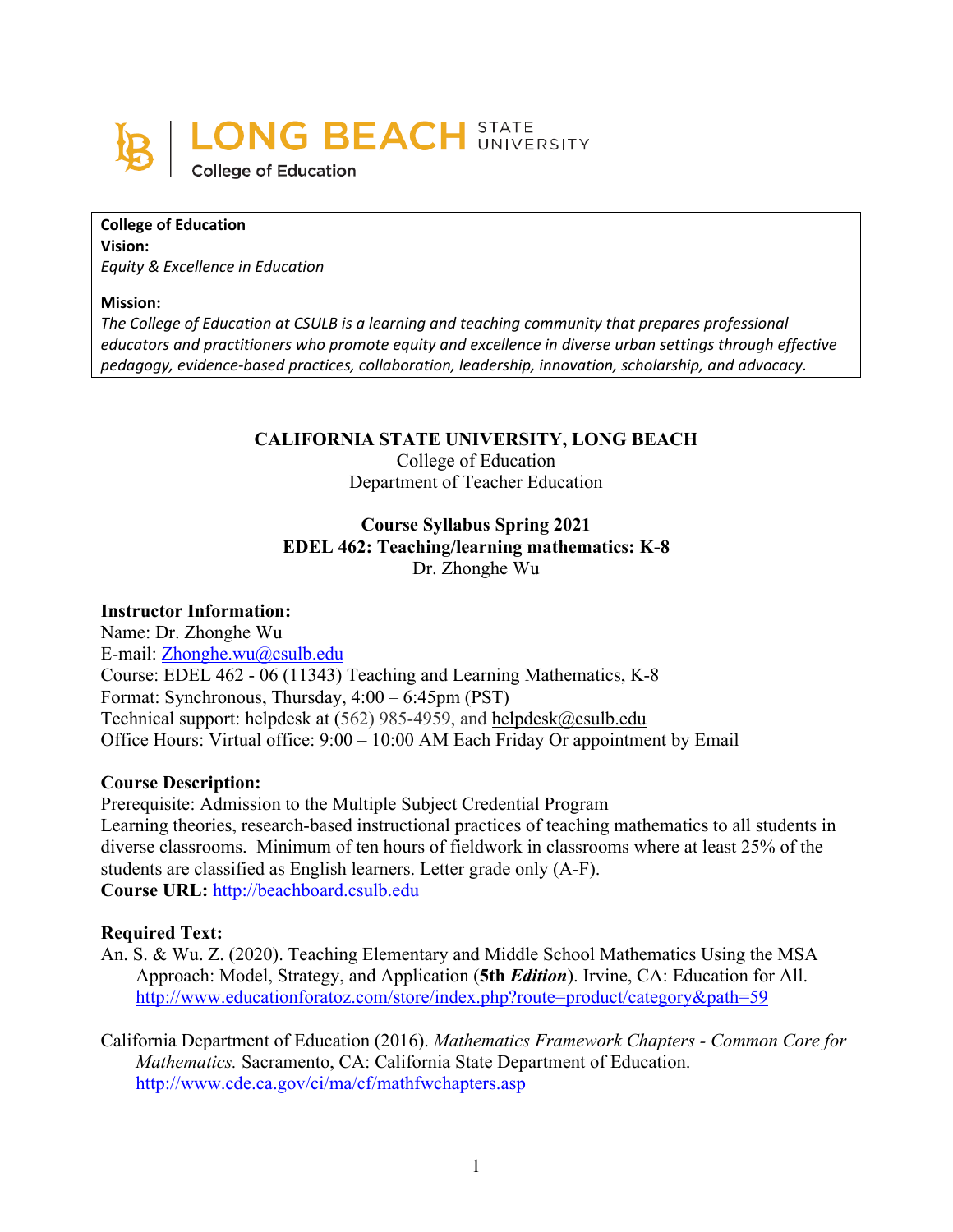### **Suggested Reading:**

Tomlinson, C. (1996). Differentiating instruction for mixed-ability classrooms [An ASCD professional inquiry kit]. Alexandria, VA: ASCD.

- California Department of Education (2016). *California 2016 Science Framework for California Public Schools Kindergarten Through Grade Twelve*. Sacramento, CA: California State Department of Education.<https://www.cde.ca.gov/ci/sc/cf/documents/sbepolicyteachsci.pdf>
- Sousa, D & Pilecki, T. J. (2018). *From STEM to STEAM: Brain-Compatible Strategies and Lessons That Integrate the Arts*. Thousand Oaks, CA: Corwin

### **Program Student-based Learning Outcomes**

The following Program Outcomes (POs) are aligned with the Multiple Subject Credential Program SLOs which are based on the *Teaching Performance Expectations* (TPEs, revised and adopted June 2016); Common Core State Standards (revised March 2013); and RICA Content Specifications (Domains I-V, revised 2007). Upon successful completion of the course, students will demonstrate the following:

### **SLO 1**-**Lesson Design and Assessment**

- 1. Written lesson plan that is clear, complete, and standard-based (TPE 3.1)
- 2. Lesson plan that includes an appropriate three-part objective (content, level of cognition, proving behavior) (TPEs 3.3, 4.1, 5.8)
- 3. Lesson plan that includes a formative assessment tool and clear plan for summative assessment that allows students to demonstrate mastery in a variety of ways (TPE 3.4, 5.1)
- 4. Lesson plan that includes a step-by-step approach to the instructional sequence, procedures aligned with the lesson objective and appropriate task analysis (TPE 4.4)
- 5. Include plans for engaging students, modeling, active participation, and checks for understanding (TPE 1.4, 1.8, 3.3, 4.7)
- 6. Lesson plan includes differentiated instruction (materials and/or proving behavior) for English Learners and at least one other identified subgroup at tiers 1 & 2 (TPE 1.4, 1.6, 3.5, 3.6, 4.4, 5.7, 5.8)
- 7. Lesson plan includes opportunities for students to actively think critically and work collaboratively (TPE 1.5, 4.6)
- 8. Lesson goals and instructional strategies are based on student learning needs (TPE 1.1, 3.2, 4.2)
- 9. Lesson plan incorporates appropriate and available technology (TPE 3.7, 3.8, 4.7, 4.8)

## **SLO 2**-**Lesson Implementation and Assessment**

- 1. Lesson is taught in alignment with specified standards (TPE 4.3)
- 2. Objective/Learning Target is clearly communicated to all students (TPE 3.1, 3.2, 4.4)
- 3. Materials are prepared and utilized effectively (TPE 4.3)
- 4. Appropriate pacing is used to teach the lesson and monitor for student learning (TPE 1.5, 4.3, 4.4, 4.7)
- 5. A variety of questioning and active participation (overt and covert) strategies are used throughout the lesson (TPE 4.3)
- 6. The results of active participation strategies are used to make adjustments to the instruction (TPE 1.8, 5.1, 5.2)
- 7. Students are engaged in self-assessment (TPE 4.5, 5.3)
- 8. Uses appropriate wait time during questioning (1.5, 1.6)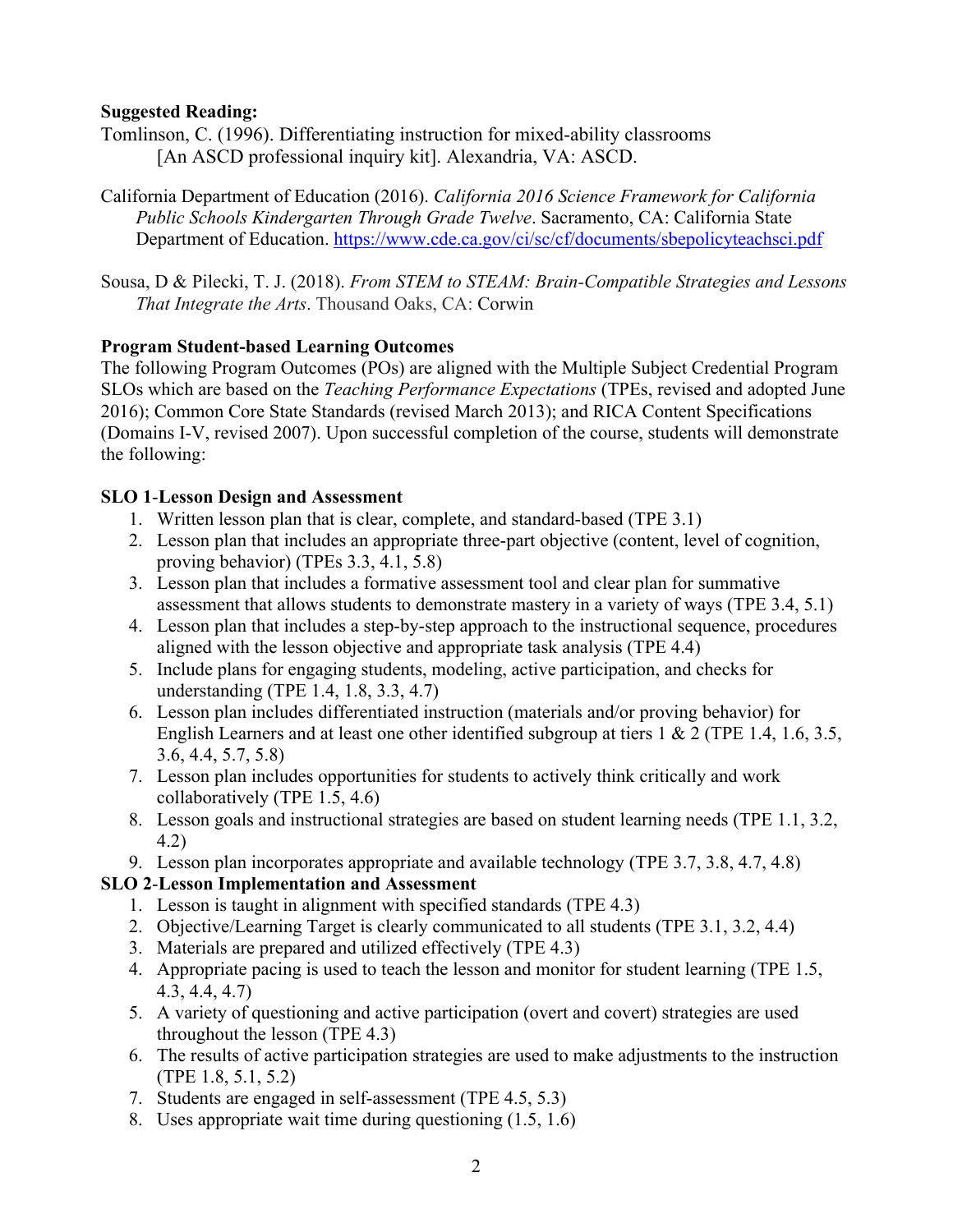**9.** Effectively implements appropriate and available technology (TPE 3.7, 3.8, 4.7, 4.8, 5.3)

## **SLO 3**-**Classroom Management and Environment**

- 1. Teaches, reteaches, or reinforces rules, procedures, and routines (TPE 2.1, 2.2, 2.6)
- 2. Applies appropriate reinforcement techniques throughout the lesson (structure, approximation, extinction, consequences) (TPE 2.3, 2.5)
- 3. Effectively implements proactive and positive classroom management techniques (TPE 2.1, 2.3, 2.5, 2.6)

Implements appropriate strategies to maintain student motivation (TPE 1.3, 2.3, 2.5, 2.6)

## **SLO 4**-**Professionalism**

- 1. Arrives on-time and prepared to engage in instruction (TPE 6.8)
- 2. Conducts regular reflection on performance (TPE 6.1)
- 3. Establishes professional learning goals (TPE 6.3)
- 4. Learns to communicate effectively and collaborate with all stakeholders (other teachers, administrators, support staff, parents, community members) (TPE 6.4)
- 5. Models ethical conduct of teaching professionals, including use of technology and digital media (TPE 6.5, 6.6)
- 6. Learns how to engage with parents (TPE 1.2, 2.6, 5.5, 6.4) activity: how to show parents how to do a read-aloud

# **Course Student-based Learning Outcomes**

## A. **Creating & maintaining effective environments for student learning**

- 1. Identify the characteristics of effective mathematics programs, including principles of education equity, multicultural education, and linguistic diversity (M1). Utilize differential instruction, create, and maintain effective environments to support all students in learning mathematics through active participation. (SLO 1, SLO 2)
- 2. Select tools and technology enhancements to support the learning of mathematics including computers, calculators, and software. Use web-based online resources for teaching and learning, and professional growth and development. (SLO 1, SLO 2)

# **B. Understanding & organizing subject matter for student learning**

- 1. Demonstrate knowledge of the psychological principles of the teaching/learning process that aligned with California Common Core State Standards (CCSS) for Mathematical Practices. (SLO 1, SLO 2) (M2)
- 2. Design instruction for elementary and middle school mathematical content, including the development of mathematics curriculum in alignment with the Mathematics Framework for California Public Schools, the California Common Core State Standards (CCSS) for Mathematics. (SLO 1, SLO 2) (M3)
- 3. Plan and demonstrate strategies of teaching to the Common Core State Standards for Mathematics, utilizing models of explicit instruction, interactive instruction, and implicit instruction emphasizing the 5E model, the three-phase model, international math approaches, concept attainment model, cooperative learning, Cognitively Guided Instruction, and the problem-based learning model. (SLO 1, SLO 2)

# **C. Planning instruction & designing learning experiences for all students**

- 1. Design instruction that includes differentiated instruction for English Learners. (SLO 1)
- 2. Design instruction for elementary and middle school mathematical content that includes appropriate accommodations and modifications for the continuum of students with mild/moderate to moderate/severe disabilities. (SLO 1)
- 3. Select or design and demonstrate hands-on techniques for the use of concrete models, visual representations, and other instructional materials to support all students in learning. (SLO 1)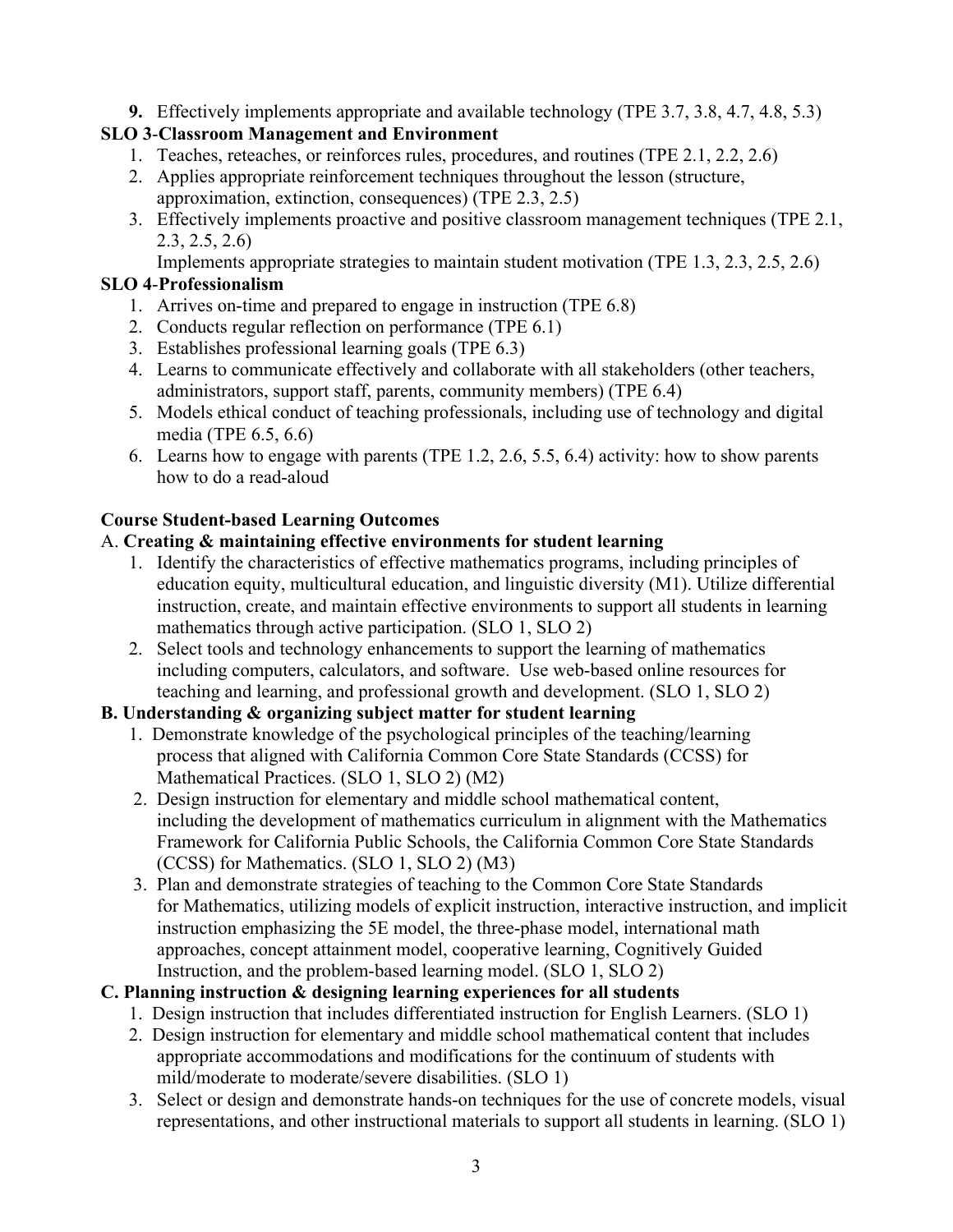- 4. Design instruction that includes opportunities for students to actively think critically and work collaboratively (SLO 1)
- 5. Utilize a variety of assessments to identify individual student learning needs and to support students in achieving mathematical proficiency in concepts and procedures, problem solving, communicating, reasoning, modeling, and data analysis. (SLO 2)

### **D. Developing as a professional educator:**

- 1. Observe and participate in an elementary or middle school classroom and enhance teaching ability in field experiences. (SLO 2, SLO 4)
- 2. Integrate different perspectives in teaching and learning mathematics such as international, integrated STEM or multi-cultural perspectives. (SLO 1, SLO 2, SLO 3)

## **Clinical 2 Courses – EDEL 442, EDEL 452, EDEL 462, EDEL 472, SCED 475**

Candidates will be asked to submit a time log of the alternative fieldwork on S4  $\omega$ . The Beach by the end of the semester. To submit the time log, candidates must indicate the total number of hours they spent for the alternative fieldwork each course.

Information on how to complete the time log can be found on the Office of Clinical Practice website at [www.csulb.edu/ocps4.](http://www.csulb.edu/ocps4)

## **Grade & Assignment Requirements:**

## *Class discussion (14 x 5 = 70 points)*

Teaching is a collaborative profession, and interaction synchronously is important for this profession. In this class, we will have a weekly online live session for the interaction. For those of you who do not have the opportunities to participate synchronous live session, you will need to review the record and submit a page summary to earn the credit.

## *Autobiographical Pictures and & Essay* **(20 points)**

- 1. A 3-5-page formal autobiographical philosophy of mathematics education.
	- Address your beliefs about mathematics education and discuss the influence of your family and culture on your attitude and beliefs of learning math (6 pts).
	- Reflect on some pivotal experience in your own learning of mathematics with "aha" moment, literature assignment. What was the impact of these experiences on your attitudes toward the learning of math, and towards teaching mathematics? Analyze and reflect on the experience now, how do you make sense of them as a teacher? (7 pts)
- 2. Draw a colored picture.
	- That reflects your experience with math learning and feeling about math OR "aha" moment, along with one or two paragraphs of description of the pictures. (7 pts)

## *Integrating Children Literature in Teaching Math (10 pts)*

Find One children literature book that directly relate to K-8 math content areas and design lesson using Power Point (see detailed information on BeachBoard. Grade level will be assigned.

## *STEM Moment (15 pts)*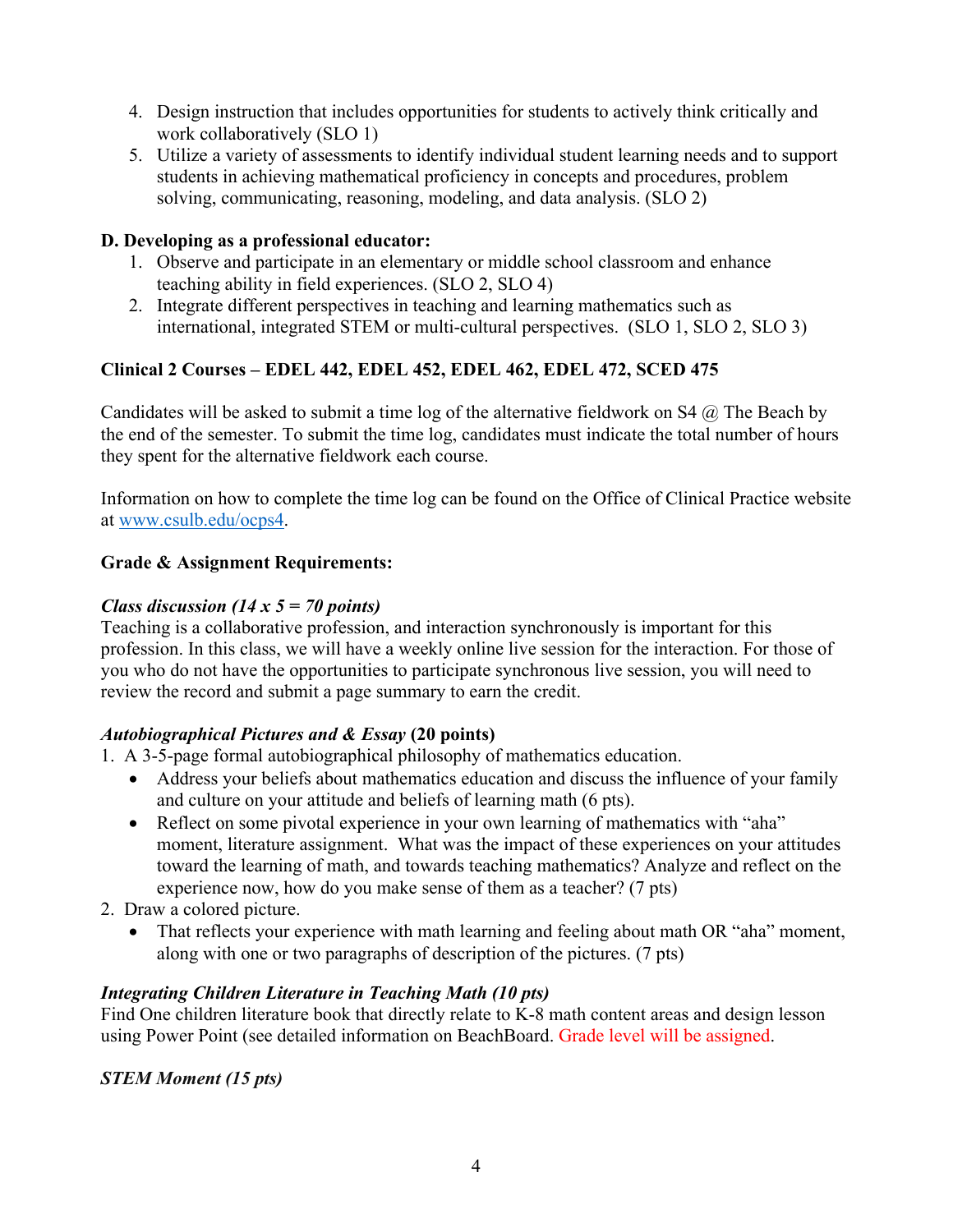Search and analyze resources in math, science, engineering, technology, and arts and design one task of the STEAM Moment (K-5) using screencast or video. The screencast/video should be around 8 minutes.

### *In class: the MSAW Model Assignments and Teaching (group work 9 x 10 = 90 points)*

To be familiar with the MSA approach, group work will be assigned in each week (a total of 9 weeks) during the class to complete MSAW content work sheet based on the mathematical content and practice standards. There is no make up for this assignment.

### *Homework from chapters (12 x 5=60)*

Take assigned questions from the text and submit to the Dropbox.

### *Fieldwork (65 points) – Alternative Mode for 10 Hours of Fieldwork*

(1). **Part 1: Observe and reflect on Math Video Lessons (15 points)** - Four Hours of Fieldwork. Select Two math video lessons for observation and reflection. Detailed information will be provided during the instruction.

(2) **Part 2: Assessment (30 points) – Case study of Assessment)** - Four Hours of Fieldwork Be familiar with Smarter Balanced Assessment System (SBAC) and create a case study of assessment. FOUR steps for this assignment: 1) select four questions, 2) provide the test to a student (or a group of students) that could be neighbor or family kids, 3) analyze the results and create a case study, and 4) share in class. Detailed information will be provided during the instruction. Grade level depends on availability.

(3) **Part 3: MSA Model Teaching and Discussion (20 points)** - Two Hours of Fieldwork 1) (15 points): Combine MSA and manipulatives and design a power point lesson that includes all lesson components (grade level for the lesson will be assigned). You should create a narrated multimedia presentation such as a Google Slides, Prezi, for sharing with your peers. Your presentation should explain (audio narration), demonstrate and include visual images of at least two concepts and connections across grade levels for the learning progression your group is assigned. On your last slide create an exit ticket for at least three questions that focus on assessing students' conceptual understanding, procedural fluency, and real-world application. Post your work to Discussion Board.

2) (5 points): Comments on at least TWO of your peers' work by providing constructive feedback (150 words for each). Grade level will be assigned.

### *Your Showcase (20 points)*

The purpose of this assignment is to provide you with professional growth as well as additional resources that help you teach mathematics and other subjects. The TPE Elements Checklist should be a good reference for this assignment.

## *The Final: Signature Assignment – Lesson plan design (20 points)*

Detailed information will be provided during the semester. Grade level will be assigned.

## **Evaluation and Grading**

` EDEL 462 has a total of *370 points*, distributed as: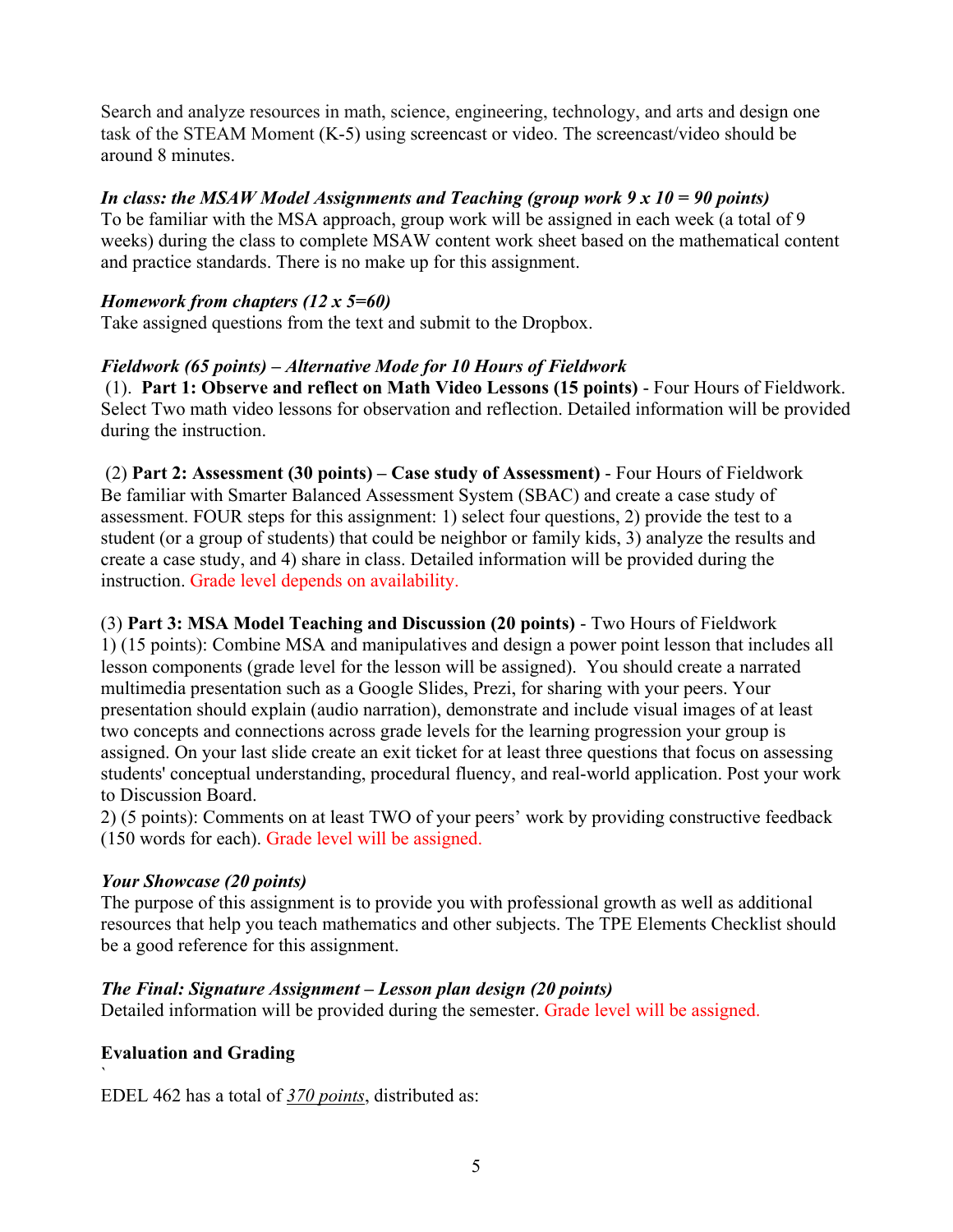Classroom activity (14 x  $5 = 70$  points) Autobiographical Essay (20 points) Integrating Children Literature in Teaching Math (10 points) STEAM Moment (15 points) The MSAW Model Assignments  $(9 \times 10 = 90 \text{ points})$ Assessment project (30 points) Homework from chapters  $(12x5 = 60)$ Fieldwork (65 points) Video lessons observation (15 pts) Case study of assessment (30 pts) Teaching based on MSA Modeling (20 pts) Your Showcase (20 points) The Final: Lesson plan - Signature Assignment (20 points)

### **Total: 370 points**

#### **Course Grading:**

 $90-100% = A$  $80-89\% = B$  $70-79\% = C$  $60-69\% = D$ 

#### **Course Policies**

#### *Class Participation*

Your participation is critical to our collective success. Successful student participation includes but not limited to:

- Participating in Zoom meetings
- Participating in BeachBoard Discussions: Content of discission will be announced during the instruction.

#### *Assignment Submission*

All assignments will be submitted in the Dropbox on BeachBoard. **Assignments submitted after the due date and time will be considered late and unacceptable, and grade points will be deducted.** Work turned in late will earn 20% less per each class. For example, an assignment worth 20 points maximum that is turned in one class late will earn only 16 points maximum; two classes late will only earn 12 points, etc. In the case of illness or emergencies, and you are not sure you will make a due date, contact instructor immediately. Your document must be in MSWord for me to open it. If you have special request, please content to instructor.

#### *Communication Strategy*

Throughout this online course, the instructor will communicate with students regularly through email and the office hours. The instructor will respond to each email from students within 24 hours.

#### *Quality Criteria for Written Assignments*

Assignments must be typed or word-processed and submitted to the Dropbox. Accuracy of spelling, grammar and punctuation, and final presentation form will be considered.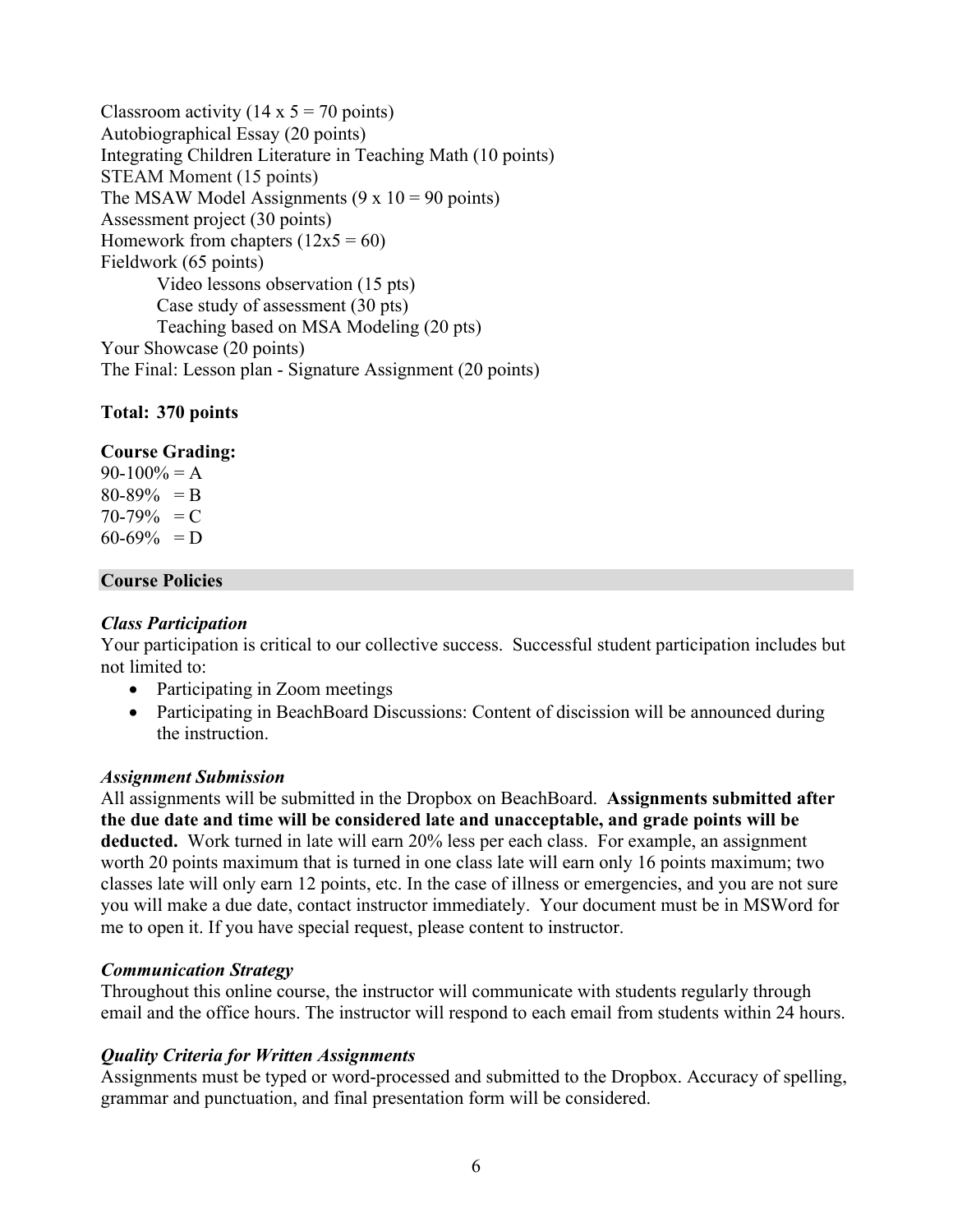## *E-mail*

The CSULB campus email account,  $\langle$  first.lastname@student.csulb.edu>, is the default avenue of communication at CSULB. Active use of your CSULB campus email is essential for sending and receiving information related to this course and for university-wide business. Please be sure that your BeachBoard account is set to use your university campus email account. For assistance, contact the CSULB Technology HelpDesk (phone# 562-985-4959 or [helpdesk@csulb.edu\)](mailto:helpdesk@csulb.edu), also at [http://www.csulb.edu/divisions/aa/academic\\_technology/thd/.](http://www.csulb.edu/divisions/aa/academic_technology/thd/)

### *Statement Regarding Students with Disabilities*

Students with a disability or medical restriction who are requesting a classroom or academic accommodation should contact the Bob Murphy Access Center (BMAC) located in the Student Success Center, #110, or by phone at 562-985-5401 or via email at *[BMAC@csulb.edu](mailto:BMAC@csulb.edu)*. The BMAC will work with the student to identify a reasonable accommodation in partnership with appropriate academic offices and medical providers. We encourage students to reach out to BMAC as soon as possible. It is the student's responsibility to notify the instructor in advance of the need for accommodation related to a university-verified disability.

## *University Policy*

Institutional Academic Policy <http://www.csulb.edu/divisions/aa/research/our/information/policies/cheating/> Standards of appropriate online behavior will be maintained. Withdrawal Policy: See University Schedule of Classes and/or University Catalog.

## *University Support Service on Campus*

Student Affairs Services and Programs for Students <http://web.csulb.edu/divisions/students/programs.html>

### *Student Affairs: Student Emergency Intervention and Wellness Program*

The CSULB Student Emergency Intervention and Wellness Program (part of the *Basic Needs Program*) is a comprehensive initiative that identifies and immediately serves some of CSULB's most at-risk students, which include our displaced students, food insecure students and students experiencing an emergency or crisis, such as the following:

Student Emergency Grant The Meals Assistance Program (Feed a Need)

Short-Term Emergency Housing Program

Criteria for eligibility include: Be an enrolled CSULB student; Be able to demonstrate an urgent financial need (Supporting documentation is helpful where appropriate); and Must have exhausted all sources of financial assistance and aid.

[http://web.csulb.edu/divisions/students/studentdean/emergency\\_grant/](http://web.csulb.edu/divisions/students/studentdean/emergency_grant/)

## *Sexual Assault, Rape, Dating/Domestic Violence, & Stalking*

Title IX prohibits gender discrimination, including sexual harassment and sexual misconduct. If you have experienced sexual harassment, sexual assault, rape, dating/domestic violence, or stalking, the campus confidential Victim's Advocate is available to help. Jaqueline Urtez (e:

[advocate@csulb.edu,](mailto:advocate@csulb.edu) p: (562) 985-2668) can provide **free** and **confidential** support,

accommodations, and referrals for victims without having to report the assault to campus authorities. While students are welcome to discuss assaults with faculty, both faculty and teaching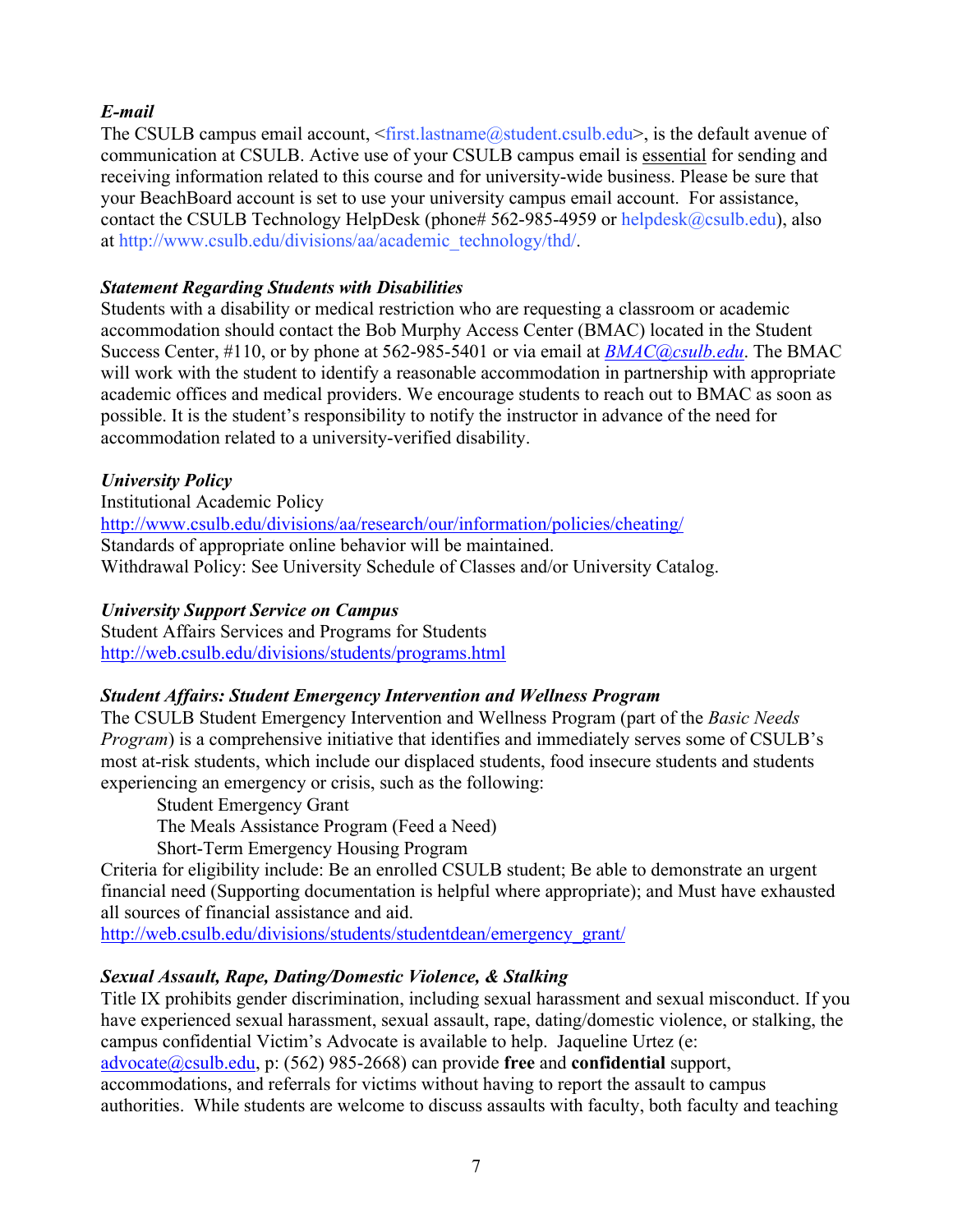assistants are mandatory reporters who are required to report all incidents of sexual harassment/misconduct to the Title IX office for follow-up and possible investigation. Students who do wish to report the assault for possible investigation may contact the confidential victim's advocate, who can help them through the reporting process, or they can report the assault directly to the Title IX Office by completing an online reporting form at [https://www.csulb.edu/equity](https://www.csulb.edu/equity-diversity/title-ix)[diversity/title-ix](https://www.csulb.edu/equity-diversity/title-ix) or contacting the Office of Equity & Diversity at [OED@csulb.edu](mailto:OED@csulb.edu)

| <b>Date</b>  | <b>Topics</b>                                | <b>Assignments &amp; Due dates</b>                   |
|--------------|----------------------------------------------|------------------------------------------------------|
| 1/21         | Course Overview                              | Autobiographical Essay (1/27)                        |
|              | Discussion:                                  |                                                      |
| Online       | $\checkmark$ Components of effective         | Reading                                              |
| $\&$         | teaching                                     | Ch. $1 & 2$                                          |
| Zoom         | $\checkmark$ What help students learn        |                                                      |
|              | mathematics?                                 |                                                      |
| 1/28         | Ch. 1 & 2: Mathematics Methods &             | Ch1 Content Practice (2) and Pedagogical             |
|              | MSA approach                                 | Practice $(2, 3)$ $(2/3)$                            |
| Online       | $\checkmark$ Learning progression &          |                                                      |
| $\&$<br>Zoom | <b>CCSSM &amp; CA framework</b>              | Ch <sub>2</sub> Content Practice $(3:23x24)$ and     |
|              | $\checkmark$ Model of Teaching               | Pedagogical Practice $(3, 5)$ $(2/3)$                |
|              |                                              |                                                      |
|              |                                              | Reading:                                             |
|              |                                              | Ch. $3 & 4$                                          |
| 2/4          | Ch. 3 & 4: Assessment & Technology           | Ch <sub>3</sub> Content Practice (4) and Pedagogical |
| Online       | $\checkmark$ Fieldwork: Case study of        | Practice $(2, 3)$ $(2/10)$                           |
| $\&$         | Assessment                                   |                                                      |
| Zoom         | $\checkmark$ Fieldwork: Observe and reflect  | Ch4 Content Practice $(1, 3)$ and                    |
|              | on Math Video Lessons                        | Pedagogical Practice (1) (2/10)                      |
|              | $\checkmark$ Differentiated instruction      |                                                      |
|              | $\checkmark$ Integrating Children Literature | Fieldwork: Case study of Assessment                  |
|              | in Teaching Math                             | (4/7)                                                |
|              |                                              | Fieldwork: Observe and reflect on Math               |
|              |                                              | Video Lessons (4/7)                                  |
|              |                                              |                                                      |
|              |                                              | Integrating Children Literature in Teaching          |
|              |                                              | Math $(2/10)$                                        |
|              |                                              |                                                      |
|              |                                              | Reading:                                             |
|              |                                              | Ch. 5                                                |
| 2/11         | Ch. 5: Early number                          | Ch5 Content Practice (2, 3b) Pedagogical             |
|              | Sharing Integrating Children<br>✓            | Practice $(4, 6)$ $(2/17)$                           |
| Online       | Literature                                   |                                                      |
| $\&$         | STEAM Moment and PBL^2<br>✓                  | STEAM Moment $(1)$ $(2/17)$                          |
| Zoom         | MSAW 1<br>✓                                  |                                                      |
|              |                                              | Reading:                                             |
|              |                                              | Ch.6                                                 |

**Tentative Schedule**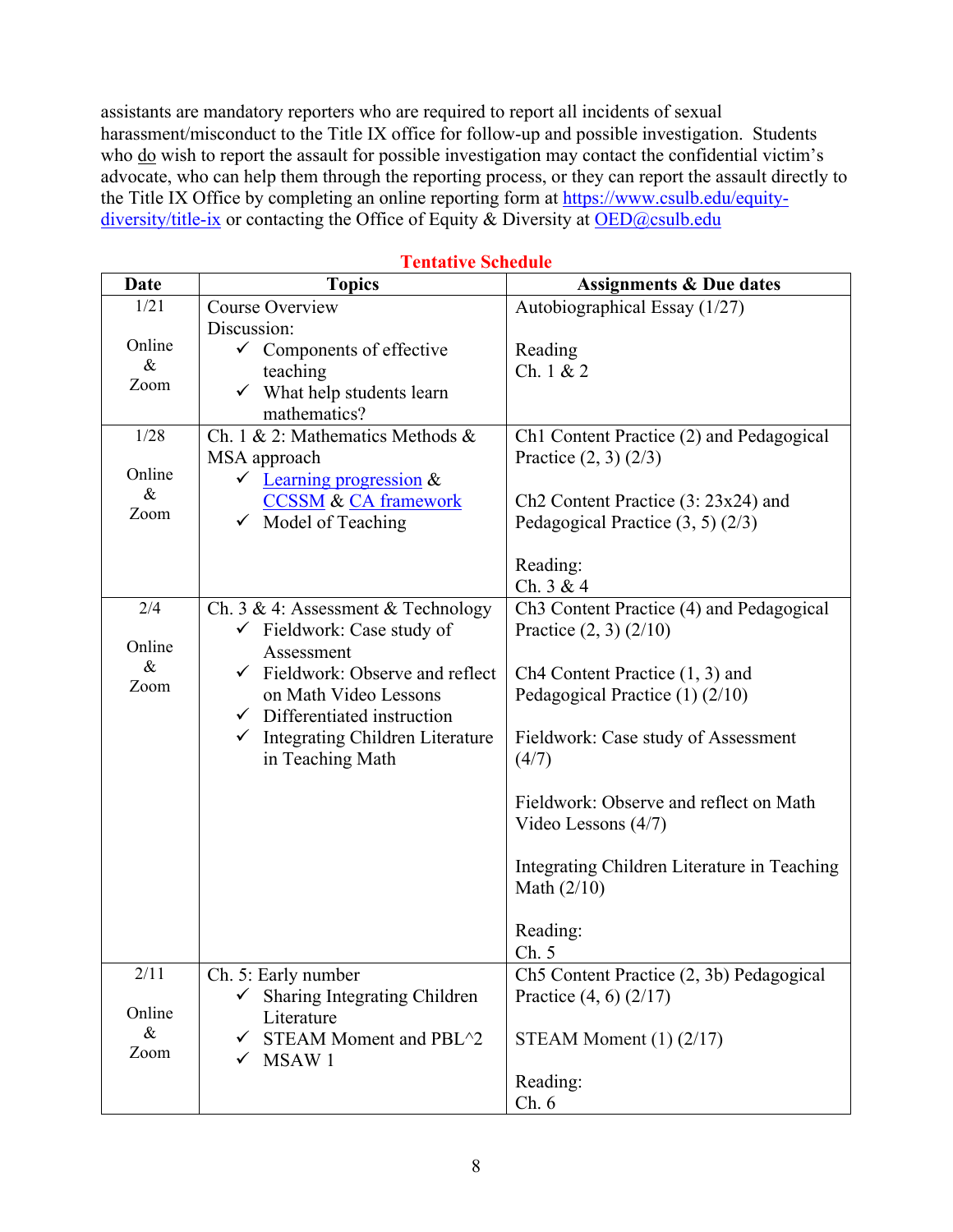| 2/18           | Ch. 6: Whole numbers                           | Ch6 Content Practice (2, 4) Pedagogical               |
|----------------|------------------------------------------------|-------------------------------------------------------|
| Online         | Sharing STEAM moment:<br>$\checkmark$          | Practice (2a, 3a, 4a) (2/24)                          |
| $\&$           | Manipulatives and its role<br>$\checkmark$     |                                                       |
| Zoom           | ← Fieldwork: MSA Model                         | Reading                                               |
|                | Teaching and Discussion                        | Ch. 7                                                 |
| 2/25           | $\checkmark$ MSAW 2<br>Ch. 7: Fraction Concept | Ch7 Content Practice (4a, 4b, 4)                      |
|                | $\checkmark$ MSAW 3                            | Pedagogical Practice (9) (3/3)                        |
| Online         |                                                |                                                       |
| $\&$           |                                                |                                                       |
| Zoom           |                                                | Reading                                               |
|                |                                                | Ch. 8                                                 |
| 3/4            | Ch. 8: Fraction Operation                      | Ch8 Content Practice (5, 6), Pedagogical              |
| Online         | $\checkmark$ MSAW 4                            | Practice $(1, 2)$ $(3/10)$                            |
| $\&$           |                                                |                                                       |
| Zoom           |                                                | Reading                                               |
|                |                                                | Ch.9                                                  |
| 3/11           | Ch. 9: Fraction, decimal, and percent          | Ch9 Content Practice (1: 0.4 and 0.34, 14)            |
| Online         | $\checkmark$ MSAW 5                            | and Pedagogical Practice $(2)$ (3/17)                 |
| &              |                                                |                                                       |
| Zoom           |                                                | Reading<br>Ch. 10                                     |
|                |                                                |                                                       |
|                |                                                |                                                       |
| 3/18           | Ch. 10: Ratio, proportion, and percent         | Ch10 Content Practice (3, 6a, 6c) and                 |
| Online         | $\checkmark$ MSAW 6                            | Pedagogical Practice (6) (3/24)                       |
| $\&$           |                                                | Reading                                               |
| Zoom           |                                                | Ch. 11                                                |
| 3/25           | Ch. 11: Algebraic thinking & Algebra           | Ch 11 Content practice $(7, 9)$ and                   |
| Online         | $\checkmark$ Update: Assessment project        | Pedagogical Practice (6) (4/7)                        |
| $\&$           | and field work                                 |                                                       |
| Zoom           | MSAW 7<br>$\checkmark$                         |                                                       |
| 4/1            | <b>Spring Recess</b>                           | <b>Spring Recess</b>                                  |
| 4/8            | Ch. 12: Geometry & Measurement                 | Ch 12 Content practice (2) and Pedagogical            |
|                | $\checkmark$ MSAW 8                            | Practice $(5)$ $(4/14)$                               |
| Online         |                                                |                                                       |
| $\&$           |                                                | Fieldwork: MSA Model Teaching and                     |
| Zoom           |                                                | Discussion $(4/14)$                                   |
|                |                                                |                                                       |
|                |                                                | Fieldwork: Observe and reflect on Math                |
|                |                                                | Video Lessons $(4/14)$                                |
|                |                                                |                                                       |
|                |                                                |                                                       |
|                |                                                | Fieldwork: Case study of Assessment                   |
|                |                                                | (4/14)                                                |
| 4/15<br>Online | Probability and statistics,                    | Showcase - Teaching methods and<br>resources $(5/13)$ |